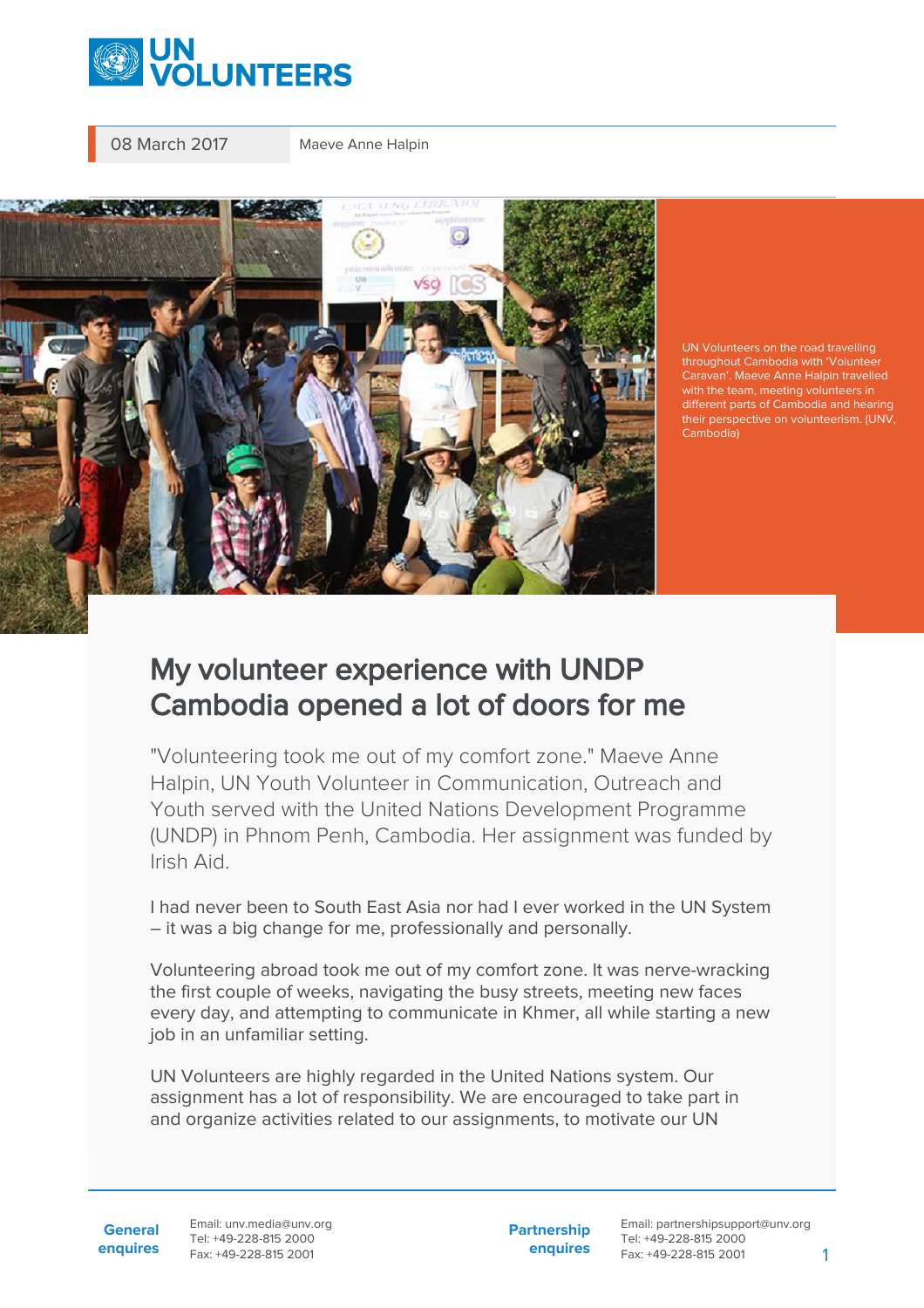

colleagues to volunteer and to create a sense of community.

**CE** For a UNV project called 'Volunteer Caravan', I travelled throughout Cambodia to meet with volunteers and their organizations. We discussed issues affecting volunteers, various projects the volunteers worked on, and the impact of their work.

My role involved a steep learning curve as I was thrown in at the deep end from day one. This allowed me to develop professionally very quickly. My assignment with UNDP opened many doors for me and gave me the opportunity to learn from other colleagues. Field visits with UNDP to their projects on water management and agricultural practices added to my learning.

Volunteerism is entrenched in Khmer culture; many Khmers volunteer in two or three roles besides having an employment. This passion for volunteering and community work is common practice in the culture and has rubbed off on me too. It has encouraged me to volunteer wherever I go.

The UN Youth Volunteer assignment in Cambodia was an adventure for me. I made friends from Cambodia and abroad. I travelled to incredible hidden treasures in Asia. I got lost on back roads. I fell off a motorcycle. I tried (and some may say failed) to learn Khmer. I developed my professional skills. I cried a bit but laughed a lot. And, most importantly, I found out what makes me passionate in my work.

Volunteering was a remarkable experience but, as the saying goes, 'you only get as much as you put in!'

My UN Youth Volunteer Assignment not only developed my professional skills, but opened a lot of doors for my future. Following my return from Cambodia almost two years ago, I left for Washington D.C. to work as Communications and Advocacy Fellow at Intrahealth International, a global non-profit health organization. After completing the fellowship, I returned to Ireland where I worked in the Multilateral Unit of Irish Aid, supporting Ireland's engagement with United Nations agencies and European Union development. And presently I am based out of London having recently

**General**

**enquires** Tel: +49-228-815 2000 Fax: +49-228-815 2001 Email: unv.media@unv.org<br>Tel: +49-228-815 2000

**Partnership enquires**

Email: partnershipsupport@unv.org Tel: +49-228-815 2000 Fax: +49-228-815 2001 2